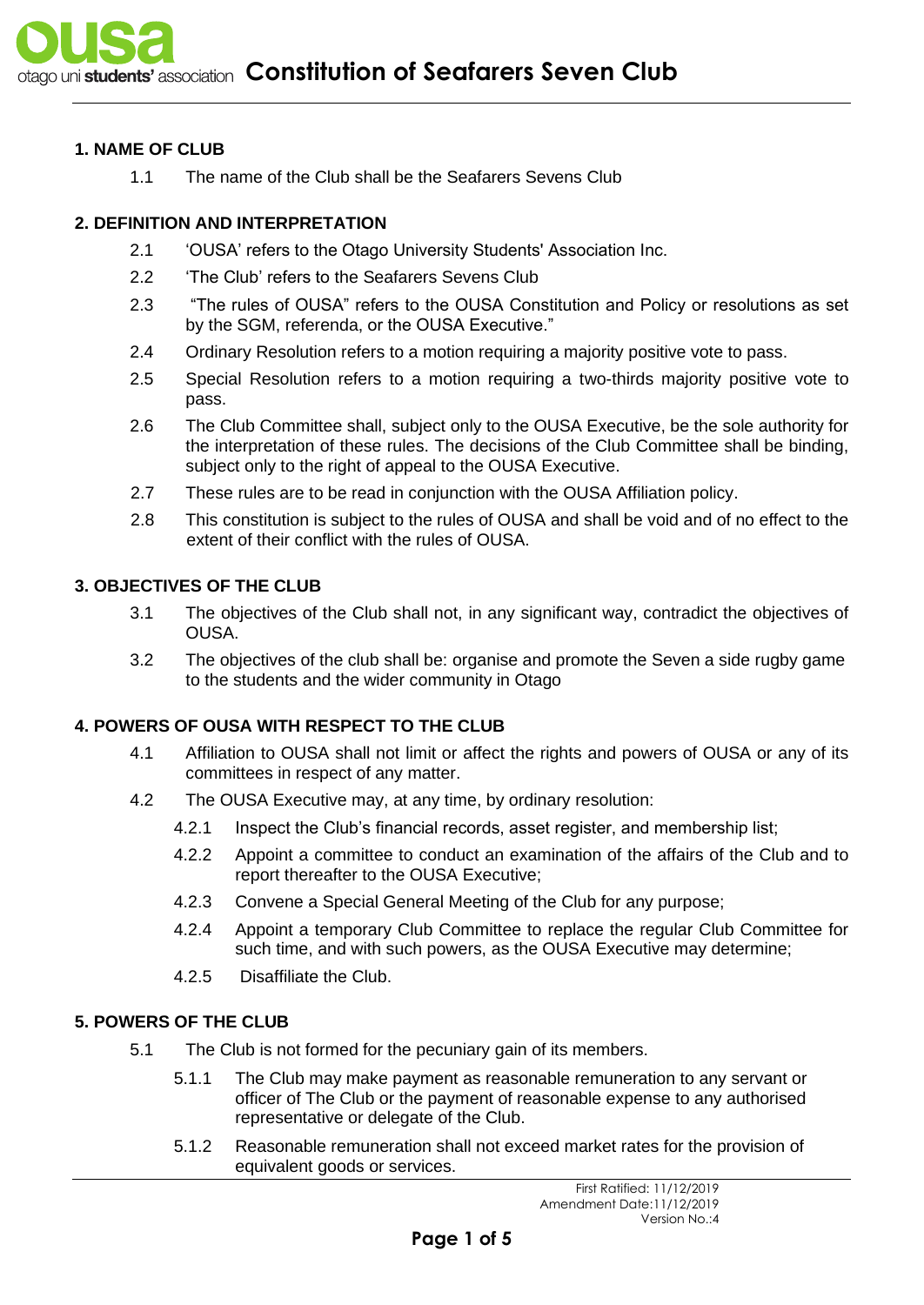## **6. AFFILIATION**

- 6.1 The Club shall be affiliated to OUSA.
- 6.2 The Club and its members present and future shall be bound by the rules of OUSA, and every such Club and all such members shall be so bound in all respects. Where the OUSA constitution is not expressly mentioned in the constitution of the Club, the provisions of the OUSA constitution shall be read into the document.
- 6.3 The Club's affiliation to OUSA shall automatically lapse if The Club fails or ceases to comply with the OUSA Affiliation Policy or Section 18 of the OUSA Constitution and Rules.
- 6.4 The Club shall not become affiliated to or in any way connected with any other organisation without the consent of the OUSA Executive.
	- 6.4.1 Any affiliation to any other body entered into without the OUSA Executive's consent shall be null and void.
- 6.5 The Club is also affiliated to the University of Otago Rugby Football club.

## **7. LIABILITIES INCURRED BY THE CLUB**

- 7.1 The Club shall not enter into any loan agreement of a value greater than NZ\$1000 without approval by ordinary resolution of the OUSA Executive.
- 7.2 OUSA shall not be responsible for any liabilities or debts incurred by the Club.

#### **8. MEMBERSHIP**

- 8.1 The Club shall, in normal circumstances, have no less than 75% of total membership comprised of OUSA/OPSA members.
- 8.2 The Club shall in normal circumstances have no less than ten members.
- 8.3 Membership of the Club shall be open to all members of OUSA/OPSA.
- 8.4 Membership can be restricted to a subsection of OUSA/OPSA members provided that the restrictions do not contravene the laws of New Zealand.
- 8.5 Persons shall become members of the Club when an application for membership is given in writing to the Club Committee and accompanied with the annual subscription fee (if applicable).
- 8.6 The Club shall only levy upon its members such fees or subscriptions as have been ratified by the AGM of the Club.
- 8.7 Any member of the Club who does not pay any required subscription within one calendar month of joining shall not be permitted to exercise the privileges of membership until the subscription is paid.
- 8.8 Membership shall be deemed to continue until a formal resignation is received by the Club Committee or by the end of the calander year.
- 8.9 A club member may not be suspended or expelled unless the committee resolves to do so by special resolution.
	- 8.9.1 The suspended member will be relieved of any powers and responsibilities and is not permitted to attend club activities.
	- 8.9.2 A special general meeting must be called within three months to expel the member or the suspension lapses.
- 8.10 The following procedure must be used to expel a club member: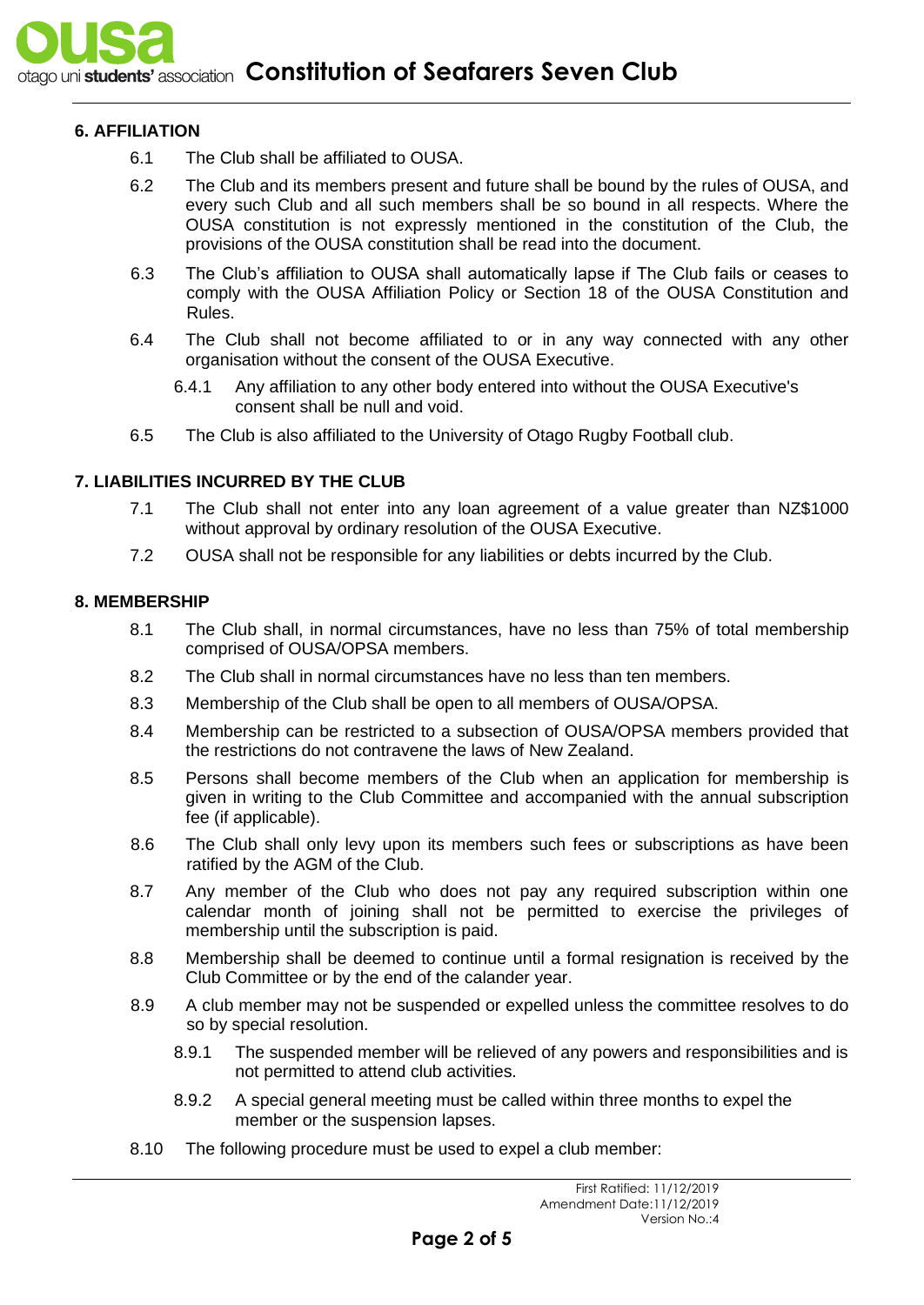otago uni students' association **Constitution of Seafarers Seven Club** 

- 8.10.1 Written notice of any meeting regarding the expulsion and of the basic allegations and charges against the member must be received in person 30 days prior to the meeting taking place.
- 8.10.2 That a special general meeting is called which the member to be expelled may attend in person, or submit in written form, grounds for his or her defence.
- 8.10.3 The motion to expel a club member must be passed by special resolution.
- 8.10.4 That the member is informed in writing of the decision of the meeting and the length of his or her expulsion.
- 8.11 Where a member of the Club is expelled, that member shall have the right of appeal to the OUSA Executive.

## **9. ANNUAL GENERAL MEETING (AGM)**

- 9.1 The Annual General Meeting (AGM) of the Club shall be held during the month of November each year at such time and place as the Club Committee shall decide.
- 9.2 The AGM shall be held for the following purposes:
	- 9.2.1 To receive, from the Club Committee, a report of the proceedings of the previous year and a statement of the Club accounts;
	- 9.2.2 To elect the officers of the Club Committee for the following year;
	- 9.2.3 To conduct any general business.
- 9.3 The President, or in their absence any member appointed by the meeting, shall be chair of the meeting.
- 9.4 Every motion shall be moved by one Club member and seconded by another.
- 9.5 Every member present shall be entitled to one vote,
	- 9.5.1 In the case of an equality of votes the Chair shall have a second or casting vote.
- 9.6 The quorum shall be 20 per cent of the Club's total members or 6 members, whichever is greater.
- 9.7 At least 14 days notice of the AGM shall be given to all members, by posting a notice on the OUSA notice board and/or Seafarers Facebook Page.
	- 9.7.1 The notice shall include an agenda of business to be conducted at the AGM.

# **10. SPECIAL GENERAL MEETINGS AND NO CONFIDENCE VOTES**

- 10.1 The Club Committee on their own behalf or on the signed request of a quorum of members may at any time call a Special General Meeting.
	- 10.1.1 If the Club Committee does not call a meeting within 14 days of receiving such a request, the requestors may themselves call a Special General Meeting.
	- 10.1.2 Notice of a Special General Meeting shall be given in the manner described above for an AGM.
- 10.2 The conduct, voting procedures and quorum of a Special General Meeting shall be the same as those prescribed for the AGM.
- 10.3 At any Special General Meeting a motion of no confidence in the Club Committee, or any member thereof, may be passed by special resolution provided that 14 days notice of such intention has been given.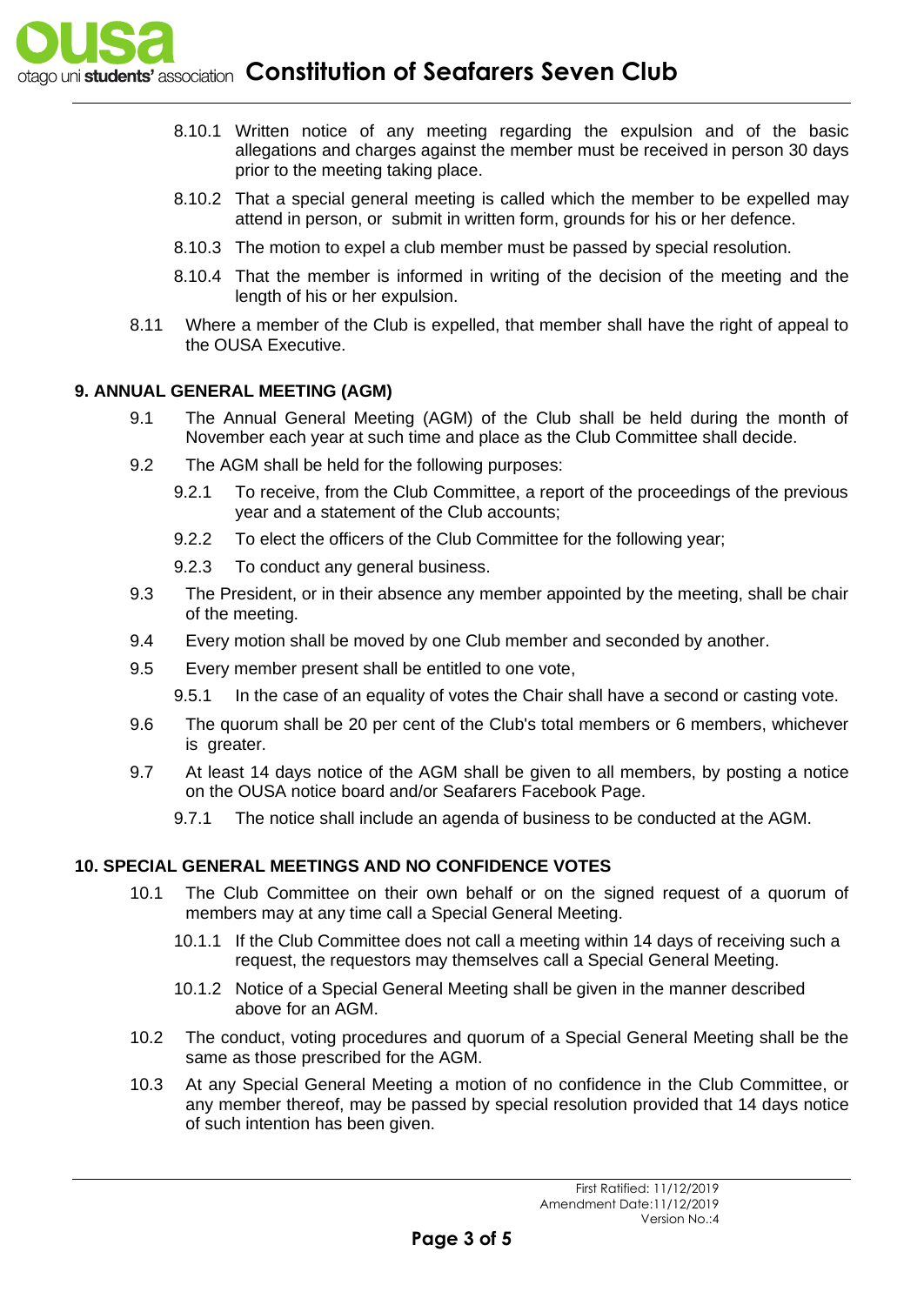

- 10.3.1 On the passing of such motion, the Committee member shall be deemed to have resigned and the meeting shall then have the power to, and may proceed to, elect a new Committee member to the vacant position (s).
- 10.3.2 Such new member shall hold office until the next AGM.

#### **11. CLUB OFFICERS AND THEIR ELECTION**

- 11.1 The management and control of the Club shall be deputed to the officers of the club who represent the Committee of the Club.
- 11.2 The Committee of the Club shall consist of a maximum of (4) people, being the President, Secretary, Tresure and Player Rep all of whom shall be elected at the Annual General Meeting.
- 11.3 Every candidate for office shall be nominated at the meeting by one member of the Club and seconded by another.
- 11.4 Every member present at the meeting shall be entitled to one vote.
- 11.5 In the event of two or more candidates receiving an equal number of votes, the chair of the meeting shall have a second or casting vote.
- 11.6 The Club Officers shall hold office for one year following their appointment or until an officer resigns.
	- 11.6.1 Such resignation shall be effective immediately upon receipt in writing by the committee.
	- 11.6.2 If a vacancy on the Club Committee occurs during the year, providing that a quorum remains, the Club Committee may appoint any member to fill such a vacancy, unless it has occured due to a no confidence vote.
	- 11.6.3 If a vacancy occurs due to a no confidence vote then section 10 of this constitution applies.

#### **12. THE CLUB COMMITTEE**

- 12.1 The Club Committee shall have full power at its meetings to deal with all matters relating to the objectives of the Club.
	- 12.1.1 Any matters relating to the interpretation of these rules;
	- 12.1.2 Except where power is vested in the Club at a general meeting.
- 12.2 All decisions shall be valid and binding on the members, only so far as they do not conflict with these rules, the rules of OUSA, or decisions of the OUSA Executive.
- 12.3 The Club Committee shall meet at such times as it deems fit.
- 12.4 The President, or in their absence, any member appointed by the Club Committee, shall, in the case of an equality of votes, have a second or casting vote at all Club Committee meetings.
- 12.5 The quorum for Club Committee meetings shall be at least two Club Committee members.
- 12.6 One member of the Club Committee shall be elected to represent the Club on the OUSA Affiliated Clubs Council.